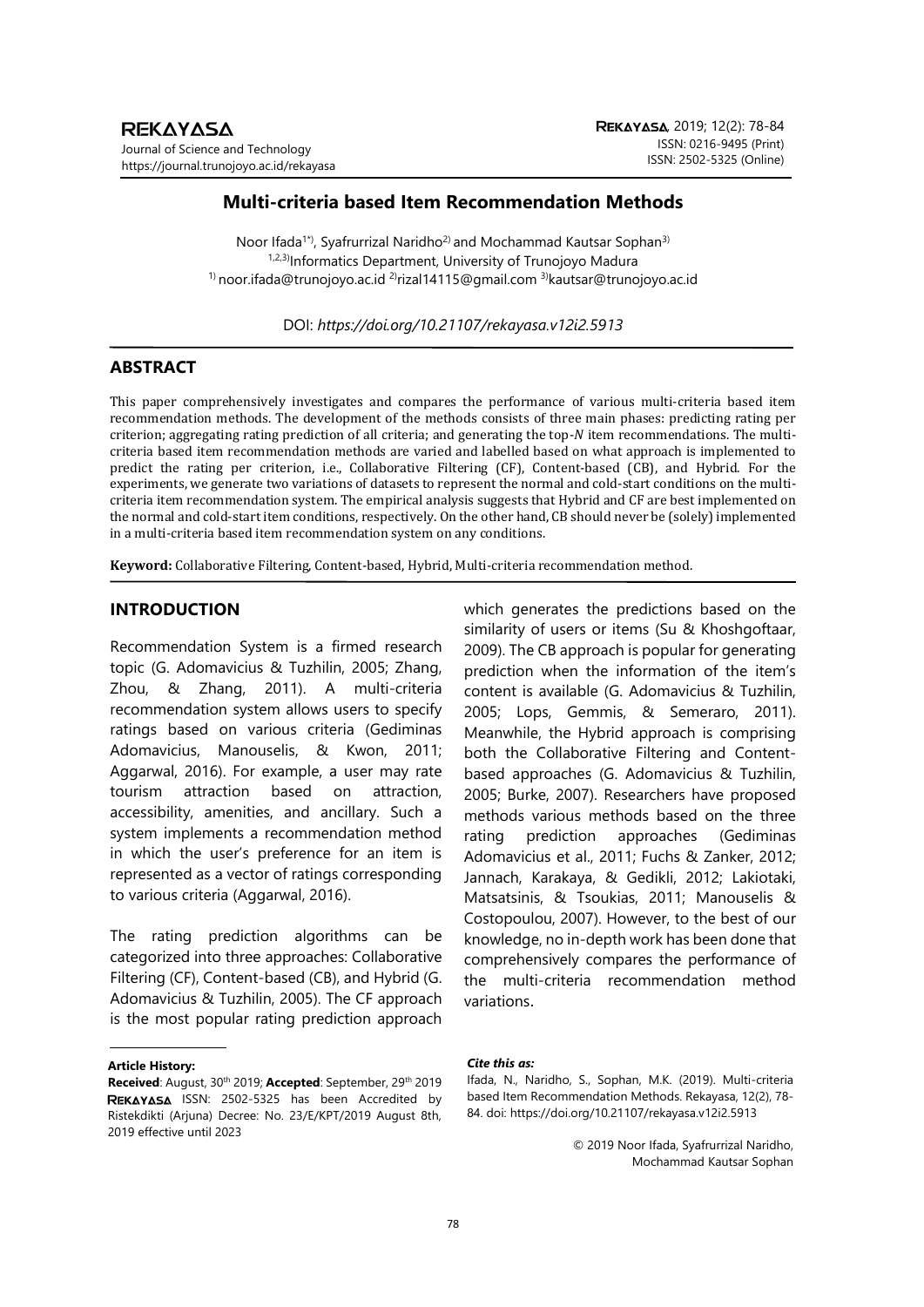In this paper, we study a variation of multicriteria based item recommendation methods. The development of the methods consists of three main phases: predicting rating per criterion; aggregating rating prediction of all criteria; and generating the top- $N$  item recommendations. The multi-criteria based item recommendation methods are varied and labelled based on what approach is implemented to predict the rating per criterion, i.e., Collaborative Filtering (CF), Content-based (CB), and Hybrid. For the experiments, we generate two variations of datasets to represent the normal and cold-start conditions on the multi-criteria item recommendation system.

The contributions of this paper are as follows: (1) Analysis of multi-criteria based recommendation methods and show the different approaches to implementing the rating prediction per criterion phase, and (2) Performance comparison of three multi-criteria based item recommendation methods.

# **METHOD**

In this section, we explain how to develop the multi-criteria based methods for generating a top- $N$  list of item recommendation to a target

<span id="page-1-0"></span>Table I. Notations

user. The input of the method is the multi-criteria rating histories of users; the item features data; and the significance score of each criterion. At this stage, we can identify and notate the set of users, items, criteria, significance score of each criterion, features, items which have been rated by each user, and features of each item. [Table I](#page-1-0) lists the notations used in this paper to symbolize those sets.

The development of the multi-criteria based item recommendation method consists of three main phases: (a) predicting rating per criterion, (b) aggregating rating prediction of all criteria, and (c) generating the top- $N$  item recommendations. [Figure 1](#page-1-1) shows the framework of the method.

### **Prediction Rating per Criterion**

The calculation of rating prediction can be categorized into three approaches: Collaborative Filtering, Content-based, and Hybrid approach (G. Adomavicius & Tuzhilin, 2005).

Collaborative Filtering Multi-criteria based **Approach** 

The Collaborative Filtering (CF) approach is the most popular rating prediction approach (Su & Khoshgoftaar, 2009). A way to implement this

| <b>Notation</b>                                         | <b>Description</b>                                             |
|---------------------------------------------------------|----------------------------------------------------------------|
| $U = \{u_1, u_2, u_3, , u_p\}$                          | set of $p$ users                                               |
| $I = \{i_1, i_2, i_3, , i_a\}$                          | set of $q$ items                                               |
| $C = \{c_1, c_2, c_3, , c_l\}$                          | set of l criteria                                              |
| $Y = \{y_1, y_2, y_3, , s_l\}$                          | set of the significance scores of l criteria                   |
| $\Delta = \{\delta_1, \delta_2, \delta_3, , \delta_f\}$ | set of f features.                                             |
| $r_{u,i}^c$                                             | rating given by user $u$ to item $i$ , for criterion $c$       |
| $\delta_{i,f}$                                          | Designation of item's feature, i.e., labelled as either 1 or 0 |
| $I_u$                                                   | set of items which have been rated by user $u$                 |
| $F_i$                                                   | set of features of item i                                      |



<span id="page-1-1"></span>Figure 1. The Framework of Multi-criteria based Item Recommendation Method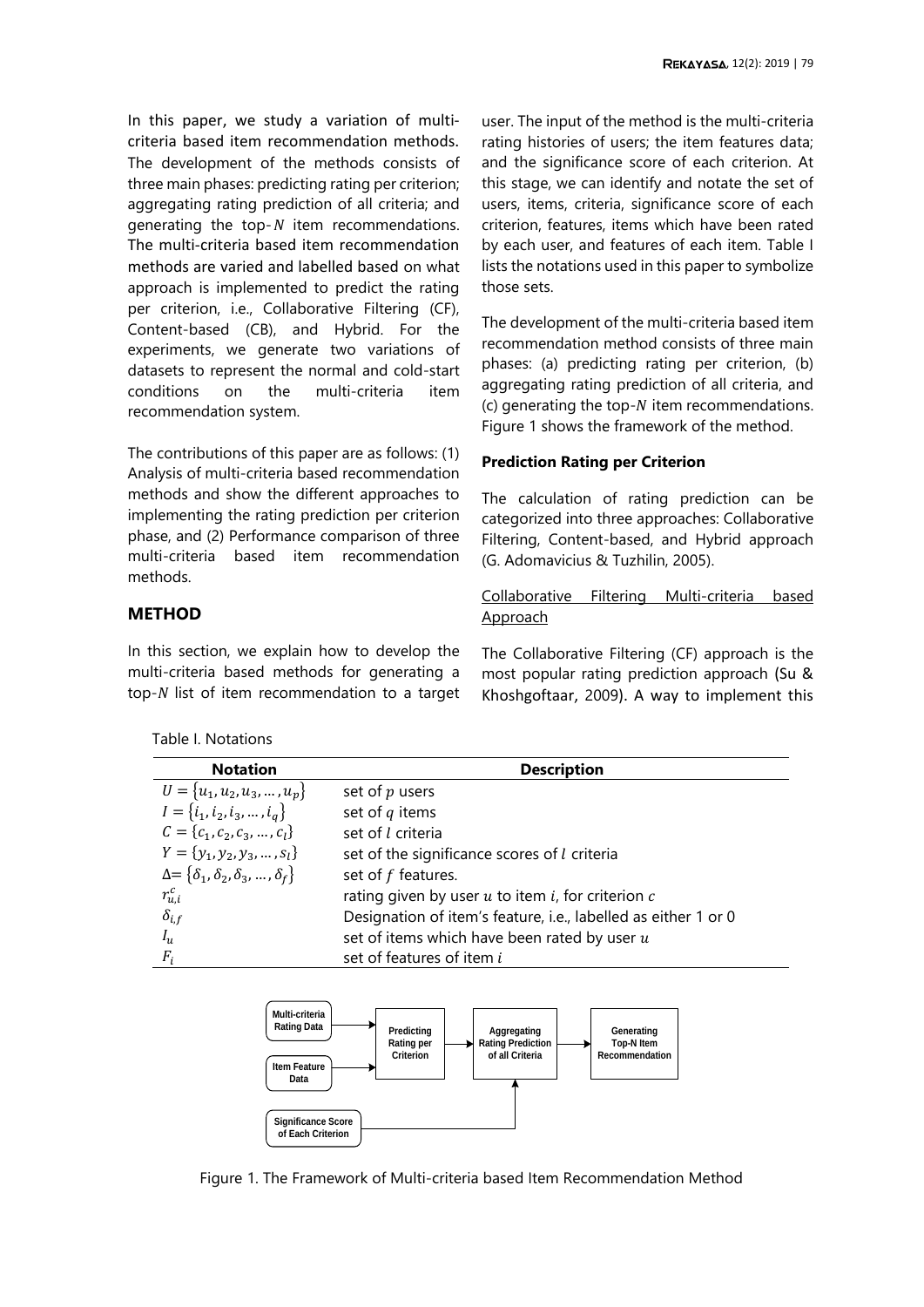approach is by calculating the prediction based on the similarities of users rating preferences (Gediminas Adomavicius et al., 2011; Bilge & Yargıç, 2017). Per criterion  $c$ , we calculate the similarity between user  $u$  and  $v$  using the cosine similarity function:

$$
s_{u,v}^c = \frac{\sum_{i \in I_u \cap I_v} r_{u,i}^c r_{v,i}^c}{\sqrt{\sum_{i \in I_u \cap I_v} (r_{u,i}^c)^2} \cdot \sqrt{\sum_{i \in I_u \cap I_v} (r_{v,i}^c)^2}}
$$
(1)

Once the similarities between target user  $u$  and other users are calculated, we can form the top k nearest neighbours of user  $u$ ,  $K_u$ . The CF rating prediction of user  $u$  to item  $i$  for criterion  $c$  is formulated as:

$$
\alpha_{u,i}^c = \frac{\sum_{v \in K_u} s_{u,v}^c \cdot r_{v,i}^c}{\sum_{v \in K_u} \left| s_{u,v}^c \right|} \tag{2}
$$

where  $|K_u| \leq k$ .

### Content-based Multi-criteria based Approach

The Content-based (CB) approach is popular for generating prediction when the information of the item's content is available (G. Adomavicius & Tuzhilin, 2005; Lops et al., 2011). A way to implement this approach is by calculating the prediction based on the weight of each item feature (Uluyagmur, Cataltepe, & Tayfur, 2012). Per criterion, we calculate the weight of item feature  $f$  for user  $u$  using the weighting function:

$$
w_{u,f}^c = \frac{\sum_{i \in I_u} \delta_{i,f} \times r_{u,i}^c}{|I_u|} \tag{3}
$$

The CB rating prediction of user  $u$  to item  $i$  for criterion  $c$  is formulated as:

$$
\beta_{u,i}^c = \frac{\sum_{f \in F_i} w_{u,f}^c}{|F_i|} \tag{4}
$$

### Hybrid Multi-criteria based Approach

The Hybrid approach is comprising both the Collaborative Filtering and Content-based approaches (G. Adomavicius & Tuzhilin, 2005; Burke, 2007). A way to implement this approach is by calculating the prediction based on the average of CF and CB rating predictions (Aggarwal, 2016). The Hybrid rating prediction of user  $u$  to item  $i$  for criterion  $c$  is formulated as:

$$
\gamma_{u,i}^c = \frac{\alpha_{u,i}^c + \beta_{u,i}^c}{2} \tag{5}
$$

### **Aggregating Rating Prediction of All Criteria**

Given the rating prediction of user  $u$  to item  $i$  for each criterion  $c$ , we now need to aggregate the prediction of all criteria. The aggregated prediction of all criteria is formulated as (Aggarwal, 2016):

$$
\theta_{u,i} = \frac{\sum_{c \in C} y_c \times \hat{r}_{u,i}^c}{\sum_{c \in C} y_c} \tag{6}
$$

|          |                | Item    |         |       |                 |                |          |                |         |       |         |                |       |
|----------|----------------|---------|---------|-------|-----------------|----------------|----------|----------------|---------|-------|---------|----------------|-------|
|          |                |         |         |       | l.n             |                | $\Omega$ |                |         |       |         |                |       |
|          |                | $c_{1}$ | $c_{2}$ | $c_3$ | $\mathcal{C}_1$ | c <sub>2</sub> | $c_3$    | c <sub>1</sub> | $c_{2}$ | $c_3$ | $c_{1}$ | c <sub>2</sub> | $c_3$ |
|          | $u_1$          |         | 3       |       | $\mathcal{P}$   | 4              | 4        | 4              |         | ς     | 4       | 3              |       |
| <u>G</u> | u <sub>2</sub> |         |         |       | 3               | 3              |          | $\mathcal{L}$  | 3       | 4     |         | 7              |       |
| ∍        | $u_3$          | כ       | 4       | 4     | $\mathcal{P}$   | 3              | 3        | 3              |         | 3     | 3       | 3              | 4     |
|          | $u_{\rm A}$    |         |         |       | 2               | $\mathcal{P}$  | 3        | $\mathcal{L}$  | ₹       |       |         | Δ              |       |

<span id="page-2-0"></span>

| <b>Feature</b>                                        |  |
|-------------------------------------------------------|--|
| Figure 2. A toy example of multi-criteria rating data |  |

|      |                    | reature                 |          |                  |            |            |  |  |
|------|--------------------|-------------------------|----------|------------------|------------|------------|--|--|
|      |                    | $\boldsymbol{\delta}_1$ | $\delta$ | $\pmb{\delta}_3$ | $\delta_4$ | $\delta_5$ |  |  |
|      | ι1                 |                         |          |                  | 0          |            |  |  |
| Item | $\boldsymbol{i_2}$ |                         |          |                  |            | 0          |  |  |
|      | $\bm{i}_3$         |                         | 0        | O                | O          |            |  |  |
|      | l 4                |                         | 0        | 0                |            |            |  |  |
|      |                    |                         |          |                  |            |            |  |  |

Figure 3. A toy example of item feature data

|             |  | Criteria |  |  |  |  |
|-------------|--|----------|--|--|--|--|
|             |  |          |  |  |  |  |
| Score $(y)$ |  |          |  |  |  |  |

<span id="page-2-2"></span><span id="page-2-1"></span>Figure 4. A toy example of the criteria significance scores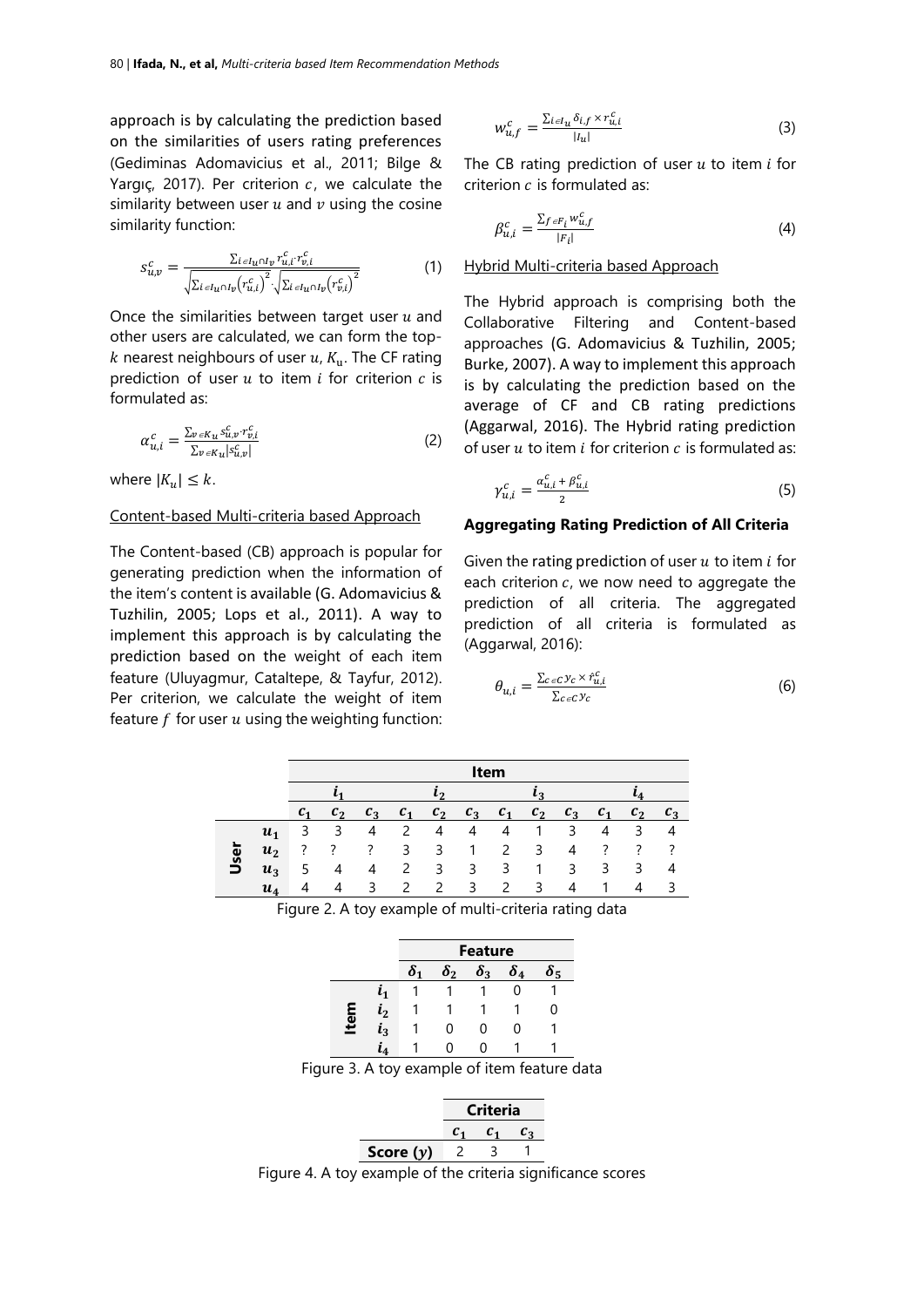where

$$
\hat{r}_{u,i}^c := \begin{cases} \alpha_{u,i}^c & \text{case CF approach} \\ \beta_{u,i}^c & \text{case CB approach} \\ \gamma_{u,i}^c & \text{case Hybrid approach} \end{cases}
$$
 (7)

#### **Generating Top-N Item Recommendation**

The list of top- $N$  list item recommendation for target user  $u$ ,  $Top_u(N)$ , is generated based on the aggregated rating predictions. In this case, item  $i$  is listed in the  $TopN$  if  $\theta_{u,i}$  is within  $N$ highest values in  $\theta_{u*}$ 

# **Toy Example**

This section shows examples of how the multicriteria based methods for generating a top- $N$ list of item recommendation to a target user are developed based on the CF, CB, and Hybrid approaches. [Figure 2,](#page-2-0) [Figure 3,](#page-2-1) and [Figure 4](#page-2-2) respectively show the toy examples of multicriteria rating data, item features data and criteria significance scores. The complete calculation of the three main phases in the multi-criteria based item recommendation method is presented in [Figure 5.](#page-4-0)

[Figure 2](#page-2-0) shows that there are four users  $U =$  $\{u_1, u_2, u_3, u_4\}$ , four items  $I = \{i_1, i_2, i_3, i_4\}$ , and three criteria  $C = \{c_1, c_2, c_3\}$ . The set of users' items are formed as  $I_1 = \{1,2,3,4\}$ ,  $I_2 = \{2,3\}$ ,  $I_3 =$  ${1,2,3,4}$ , and  $I_4 = {1,2,3,4}$ . On the other hand, [Figure 3](#page-2-1) shows that there are five item features data  $\Delta = {\delta_1, \delta_2, \delta_3, \delta_4, \delta_5}$ , in which the set of items' features are formed as  $F_1 = \{1,2,3,5\}$ ,  $F_1 =$  ${1,3,4,5}$ ,  $F_1 = {1,5}$ , and  $F_1 = {1,4,5}$ . Meanwhile, [Figure 4](#page-2-2) shows that the significance score of each criterion is  $y_1 = 2$ ,  $y_2 = 3$ , and  $y_3 = 1$ .

For our target user  $u_2$ , we are generating the top-N item recommendation  $TopN<sub>2</sub>$  based on the aggregated rating prediction  $\theta_{2,1}$  and  $\theta_{2,4}$ . The rating prediction per criterion based on CF, CB, and Hybrid approaches are respectively calculated using Equation (2), (4), and (5). Whereas the aggregated rating prediction is calculated using Equation (6). [Figure 5](#page-4-0) shows that the  $Top<sub>2</sub>(N)$  generated based on CF, CB, and Hybrid based methods are respectively {1,4} , {4,1}, and {1,4}.

### **RESULTS AND DISCUSSION**

In this section, we present the empirical analysis by conducting experiments to evaluate the performance of the multi-criteria based item recommendation methods built in this paper.

### **Dataset and Experiment Procedure**

This paper uses a tourism multi-criteria rating dataset that consists of 77 users, 50 touristic attractions or items, and 900 rating data. [Table II](#page-5-0) lists the details of the dataset. Our experimentations implement the 5-fold crossvalidation evaluation approach, in which each fold has a training set  $D_{train}$  and a test set  $D_{test}$ .

For the experiments, we generate two variations based on the tourism dataset to represent the normal and cold-start conditions:

- **TN**: The dataset is refined such all items and users in  $D_{test}$  occurred several times in  $D_{train}$ . This dataset represents the normal condition.
- *TCS*: The dataset is refined such that there occurred items in  $D_{test}$  that have not been rated by users in  $D_{train}$ . This dataset represents the condition in which the coldstart item problem occurs.

#### **Evaluation Criteria**

Our recommendation methods build the model using  $D_{train}$  and utilize it afterwards to generate a top- $N$  item recommendations for target users in  $D_{test}$ . In this case, the evaluation is conducted by comparing the top-  $N$  list of item recommendations for a user u,  $Top_u(N)$ , to the ground-truth items listed in  $D_{test}$ ,  $GT_u$ . We use the AP (Average Precision) evaluation metric to measure the performance of recommendations. The AP score of the first  $N$  list of item recommendations for a target user  $u$  is formulated as:

$$
AP_u(N) := \sum_{n=1}^{N} Precision_u(N) \cdot \mathbb{I}(Top_u(n) \in GT_u)
$$
 (8)

where

$$
Precision_u(N) := 100 \cdot \frac{|Top_u(N) \cap GT_u|}{N} \tag{9}
$$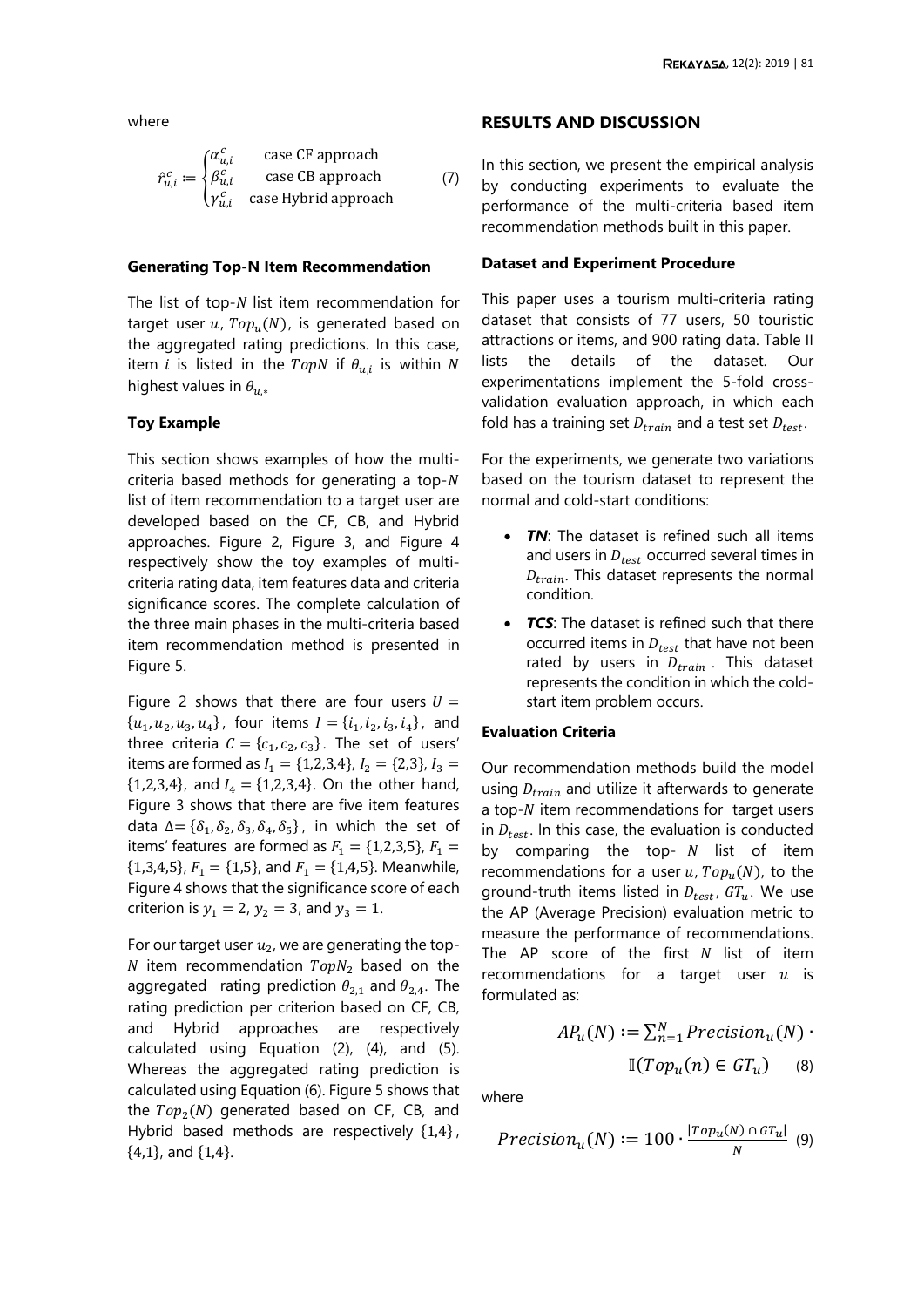| <b>Predicting Rating per Criteria</b>                                                                                                             |   |                                                                                                                                                                                                                                                                                            | <b>Aggregating Rating Prediction</b>                                                       |                                                                                            |                                                                                                      |                                                                                            |                                     |  |
|---------------------------------------------------------------------------------------------------------------------------------------------------|---|--------------------------------------------------------------------------------------------------------------------------------------------------------------------------------------------------------------------------------------------------------------------------------------------|--------------------------------------------------------------------------------------------|--------------------------------------------------------------------------------------------|------------------------------------------------------------------------------------------------------|--------------------------------------------------------------------------------------------|-------------------------------------|--|
|                                                                                                                                                   |   |                                                                                                                                                                                                                                                                                            | where $I_1 = \{1, 2, 3, 4\}$ , $I_2 = \{2, 3\}$ , $I_3 = \{1, 2, 3, 4\}$ , $I_4 =$         |                                                                                            | of all Criteria                                                                                      | $Top-N$                                                                                    |                                     |  |
| $\{1, 2, 3, 4\}, F_1 = \{1, 2, 3, 5\},$ and $F_4 = \{1, 4, 5\}$<br>where $S = \{2, 3, 1\}$<br>Collaborative Filtering (CF) Approach where $k = 2$ |   |                                                                                                                                                                                                                                                                                            |                                                                                            |                                                                                            |                                                                                                      |                                                                                            |                                     |  |
| Criteria                                                                                                                                          | 1 | $s_{2,1}^1 =$<br>$\frac{(3\times2)+(2\times4)}{\sqrt{3^2+2^2}\times\sqrt{2^2+4^2}}$<br>$= 0.87$<br>$s_{2,3}^1 =$<br>$(3x2)+(2x3)$<br>$\sqrt{3^2+2^2} \times \sqrt{2^2+3^2}$<br>$= 0.92$<br>$s_{2.4}^1 =$<br>$\frac{(3\times2)+(2\times2)}{\sqrt{3^2+2^2}\times\sqrt{2^2+2^2}}$<br>$= 0.98$ | $\alpha_{2.1}^1 =$<br>$(0.92 \times 5) + (0.98 \times 4)$<br>$ 0.92  +  0.98 $<br>$= 4.48$ | $\alpha_{2.4}^{1} =$<br>$(0.92 \times 3) + (0.98 \times 1)$<br>$ 0.92 + 0.98 $<br>$= 1.97$ | $\theta_{2,1} =$<br>$(4.48\times2)+(4.00\times3)+(3.48\times1)$<br>$2 + 3 + 1$<br>$= 4.08$           | $\theta_{2,4} =$<br>$(1.97\times2)+(3.52\times3)+(3.48\times1)$<br>$2 + 3 + 1$<br>$= 3.00$ | Top <sub>2</sub> (N)<br>$= \{1,4\}$ |  |
|                                                                                                                                                   | 2 | $s_{2.1}^2 = 0.86$<br>$s_{2,3}^2 = 0.89$<br>$s_{24}^2 = 0.98$                                                                                                                                                                                                                              | $\alpha_{2.1}^2 = 4.00$                                                                    | $\alpha_{2.4}^2 = 3.52$                                                                    |                                                                                                      |                                                                                            |                                     |  |
|                                                                                                                                                   | 3 | $s_{2.1}^3 = 0.78$<br>$s_{2.3}^3 = 0.86$<br>$s_{2,4}^3 = 0.92$                                                                                                                                                                                                                             | $\alpha_{2.1}^3 = 3.48$                                                                    | $\alpha_{2.4}^3 = 3.48$                                                                    |                                                                                                      |                                                                                            |                                     |  |
|                                                                                                                                                   |   |                                                                                                                                                                                                                                                                                            |                                                                                            |                                                                                            | <b>Content-based (CB) Approach</b>                                                                   |                                                                                            |                                     |  |
| Criteria                                                                                                                                          | 1 | $w_{2,1}^1 =$<br>$(1x3)+(1x2)$<br>$= 2.50$<br>$w_{2,2}^1 =$<br>$(1x3)+(0x2)$<br>$= 1.50$<br>$w_{2,3}^1 =$<br>$(1x3)+(0x2)$<br>$\mathfrak{D}$<br>$= 1.50$<br>$w_{2,4}^1 =$<br>$(1x3)+(0x2)$<br>2<br>$= 1.50$<br>$s_{2,5}^1 =$<br>$(0x3)+(1x2)$<br>2<br>$= 1.00$                             | $\beta_{2,1}^1 =$<br>$2.5+1.5+1.5+1.0$<br>$\overline{4}$<br>$= 1.63$                       | $\beta_{2,4}^{1} =$<br>$2.5 + 1.5 + 1.0$<br>$\overline{3}$<br>$= 1.67$                     | $\theta_{2.1} =$<br>$(1.63 \times 2) + (1.88 \times 3) + (1.38 \times 1)$<br>$2 + 3 + 1$<br>$= 1.71$ | $\theta_{2,4} =$<br>$(1.67\times2)+(2.00\times3)+(1.67\times1)$<br>$2 + 3 + 1$<br>$= 1.83$ | Top <sub>2</sub> (N)<br>$= \{4,1\}$ |  |
|                                                                                                                                                   | 2 | $w_{2,1}^2 = 3.00$<br>$w_{2,2}^2 = 1.50$<br>$w_{2,3}^2 = 1.50$<br>$w_{2,4}^2 = 1.50$<br>$w_{2,5}^2 = 1.50$                                                                                                                                                                                 | $\beta_{2,1}^2 =$<br>$3.0 + 1.5 + 1.5 + 1.5$<br>4<br>$= 1.88$                              | $\beta_{2,4}^2 =$<br>$3.0 + 1.5 + 1.5$<br>3<br>$= 2.00$                                    |                                                                                                      |                                                                                            |                                     |  |
|                                                                                                                                                   | 3 | $w_{2.1}^3 = 2.50$<br>$w_{2,2}^3 = 0.50$<br>$w_{2,3}^3 = 0.50$<br>$\overline{w_{2,4}^3} = 0.50$<br>$w_{2.5}^3$ = 2.00                                                                                                                                                                      | $\beta_{2,1}^3 =$<br>$2.5\!+\!0.5\!+\!0.5\!+\!2.0$<br>$\overline{\mathbf{4}}$<br>$= 1.38$  | $\beta_{2,4}^{3} =$<br>$2.5 + 0.5 + 2.0$<br>3<br>$= 1.67$                                  |                                                                                                      |                                                                                            |                                     |  |
|                                                                                                                                                   |   |                                                                                                                                                                                                                                                                                            |                                                                                            |                                                                                            | <b>Hybrid Approach</b>                                                                               |                                                                                            |                                     |  |
|                                                                                                                                                   | 1 | $CF + CB$                                                                                                                                                                                                                                                                                  | $\gamma_{2,1}^1 =$<br>$\frac{4.48 + 1.63}{2} = 3.05$                                       | $\overline{y_{2,4}^1} =$<br>$\frac{1.97 + 1.67}{1.97 + 1.67} = 1.82$                       | $\theta_{2,1} =$                                                                                     | $\theta_{2,4} =$                                                                           |                                     |  |
| Criteria                                                                                                                                          | 2 | $CF + CB$                                                                                                                                                                                                                                                                                  | $\gamma_{2,1}^2 =$<br>$\frac{4.00+1.88}{2} = 2.94$                                         | $\gamma_{2,4}^2 =$<br>$\frac{3.52+2.00}{2} = 2.76$                                         | $(3.05 \times 2) + (2.94 \times 3) + (2.43 \times 1)$<br>$2 + 3 + 1$<br>$= 2.89$                     | $(1.82 \times 2) + (2.76 \times 3) + (2.57 \times 1)$<br>$2 + 3 + 1$<br>$= 2.42$           | Top <sub>2</sub> (N)<br>$= \{1,4\}$ |  |
|                                                                                                                                                   | 3 | $CF + CB$                                                                                                                                                                                                                                                                                  | $\gamma_{2,1}^3 =$<br>$\frac{3.\overline{48}+1.38}{2} = 2.43$                              | $\gamma_{2,4}^{3} =$<br>$\frac{3.48 + 1.67}{2} = 2.57$                                     |                                                                                                      |                                                                                            |                                     |  |

<span id="page-4-0"></span> $\frac{1}{2}$   $\frac{2}{2}$   $\frac{2}{2}$   $\frac{2}{2}$   $\frac{2}{2}$   $\frac{2}{2}$   $\frac{2}{2}$   $\frac{2}{2}$   $\frac{2}{2}$   $\frac{2}{2}$   $\frac{2}{2}$   $\frac{2}{2}$   $\frac{2}{2}$   $\frac{2}{2}$   $\frac{2}{2}$   $\frac{2}{2}$   $\frac{2}{2}$   $\frac{2}{2}$   $\frac{2}{2}$   $\frac{2}{2}$   $\frac{2}{2}$   $\frac{2}{2}$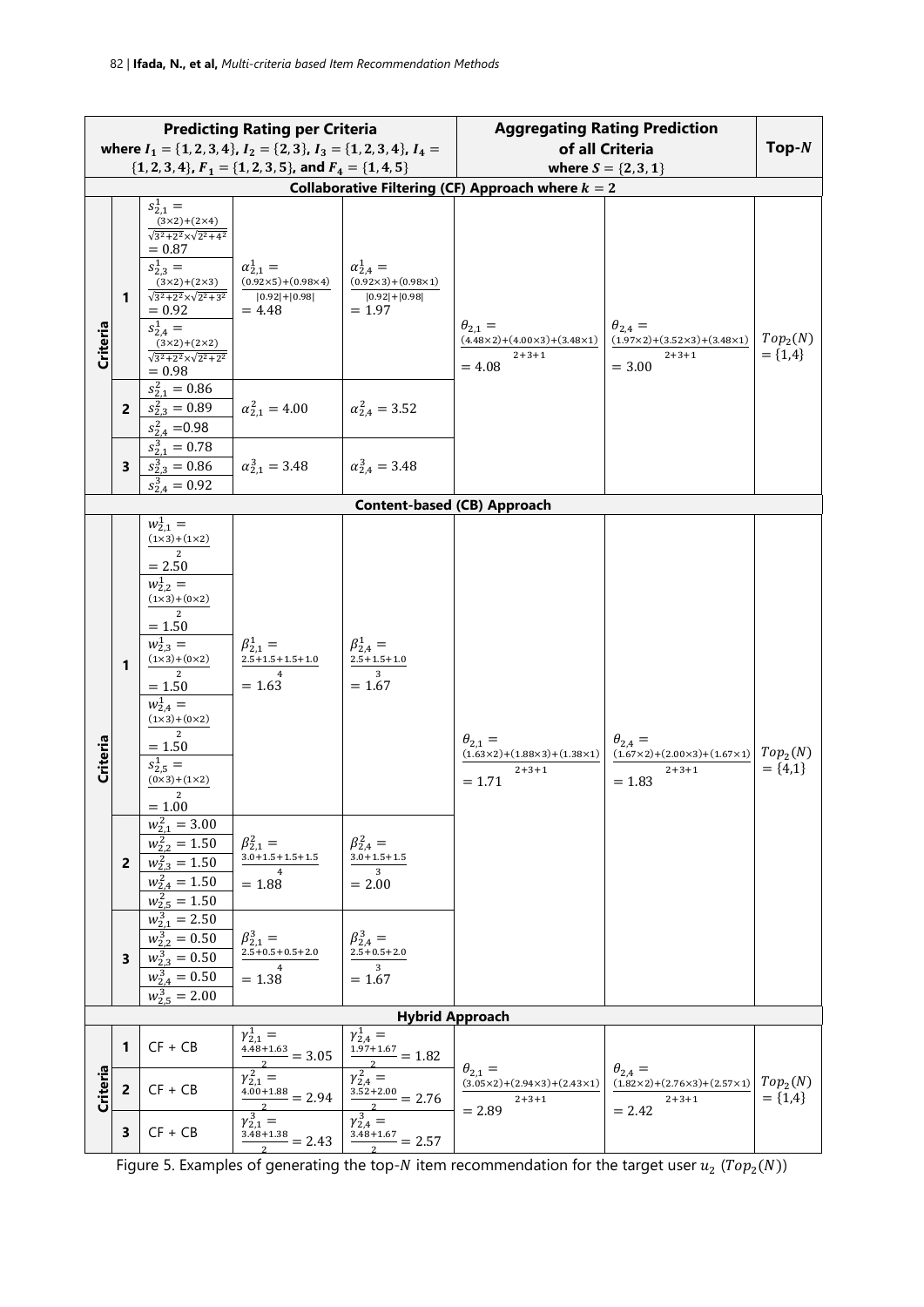# <span id="page-5-0"></span>Table II. Dataset

| of users $(p)$ of items $(q)$ |   |             | Total number Total number Total number Significance Total number Total number<br>of items $(l)$ of Criteria $(Y)$ of features $(f)$ of rating data |     |
|-------------------------------|---|-------------|----------------------------------------------------------------------------------------------------------------------------------------------------|-----|
| 50                            | 4 | ${2,2,3,1}$ | 26                                                                                                                                                 | 900 |



Figure 6. The performance comparison on *TN* dataset

<span id="page-5-1"></span>

Figure 7. The performance comparison on *TCS* dataset

<span id="page-5-2"></span>It is to be noted that  $\mathbb{I}(\cdot)$  results 1 when the condition within the bracket is fulfilled, or 0 otherwise.

# **Performance Comparison**

In this sub-section, we compare the performance at  $N = \{1 \cdots 20\}$  of the three developed three multi-criteria based item recommendation methods. For ease of explanation, we label the methods based on the rating prediction per criterion approach implemented, i.e., CF, CB, and Hybrid.

[Figure 6](#page-5-1) shows the performance comparison of the three methods on the LN dataset. We can observe that CF and Hybrid have comparable performance, while CB performs the worst. Note that Hybrid slightly outperforms CF when  $N \geq 5$ . These results suggest that, on a normal condition, Hybrid is the best method to be implemented in a multi-criteria based item recommendation system.

[Figure 7](#page-5-2) shows the performance comparison on the LCS dataset. We can notice that CF achieve the best performance, followed by Hybrid and CB. These results advise that a multi-criteria based item recommendation system must implement a CF method on a cold-start item condition.

Additionally, the poor performance of CB confirms that this method should not be implemented solely in a multi-criteria based item recommendation system on any conditions. It is also worth it to note that CF can be more effective than CB at providing recommendations for cold-start items condition since CF performance is better than that of CB on the LCS